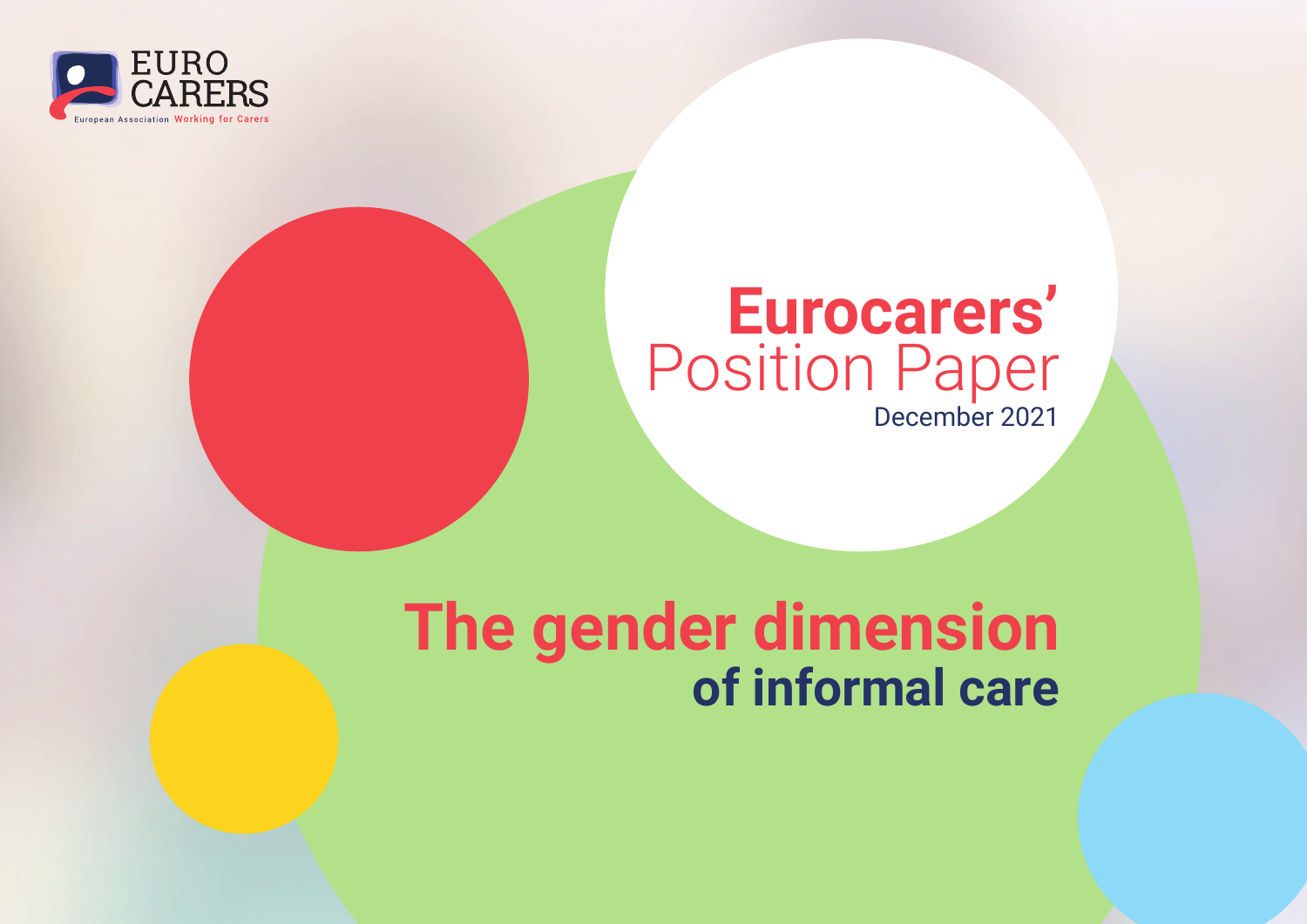## **ABSTRACT**

Across Europe, as much as 80% of all care is provided by informal carers, with women providing the lion's share of care as daughters (in law) and wives/ partners. This is due to a deeply-engrained cultural perception of caring roles in our societies and the fact that care duties often fall into the lap of family members who have lower opportunity costs. Caregiving tends to exacerbate gender pay and pension gaps. Therefore, a redistribution of care responsibilities between men and women, as well as between the family and the State, is critical to achieve gender equality.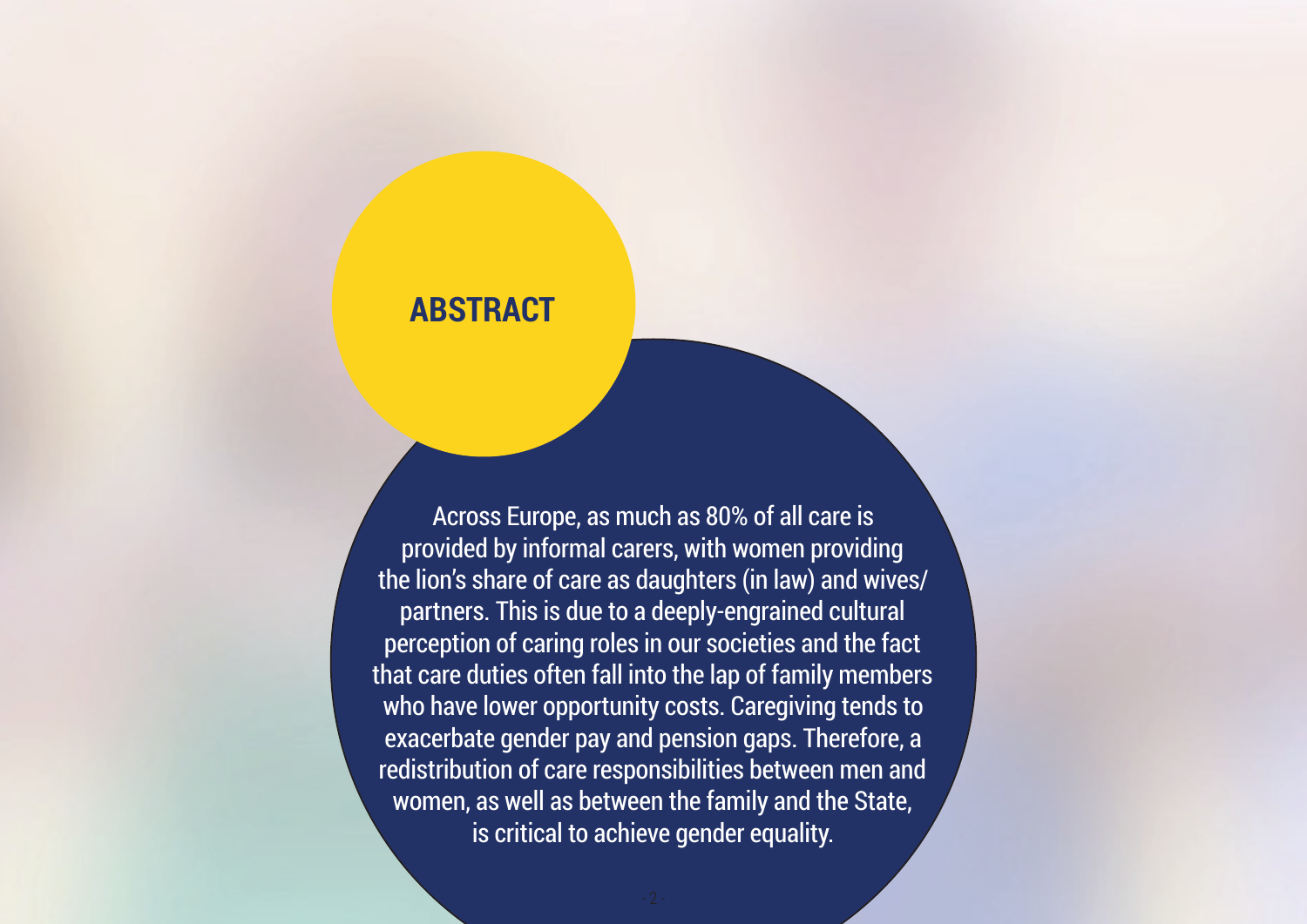# **Table of contents**

| The issue at stake                                                                                          | 4  |
|-------------------------------------------------------------------------------------------------------------|----|
| The Gender Equality Index $-$ focus on the time domain                                                      | 5  |
| The root causes                                                                                             | 5  |
| The impact                                                                                                  | 6  |
| Caring responsibilities and workforce participation: the gender employment gap                              | 6  |
| Caring responsibilities and financial implications: the gender pay and pension gaps                         | 6  |
| Caring responsibilities and the impact on women's health                                                    |    |
| Why action is needed                                                                                        |    |
| The social imperative                                                                                       | 7  |
| The economic imperative                                                                                     | 7  |
| The unsustainability of the traditional care model                                                          | 8  |
| <b>The solutions</b>                                                                                        | 9  |
| Improving the quality, affordability and access to long-term care system                                    | 9  |
| Improving the design and gender-balanced take-up of family-related leaves and flexible working arrangements | 10 |
| Addressing economic disincentives for carers to work                                                        | 10 |
| Tackling entrenched gender norms and stereotypes                                                            | 10 |
| <b>Conclusions</b>                                                                                          | 11 |
| <b>References</b>                                                                                           | 12 |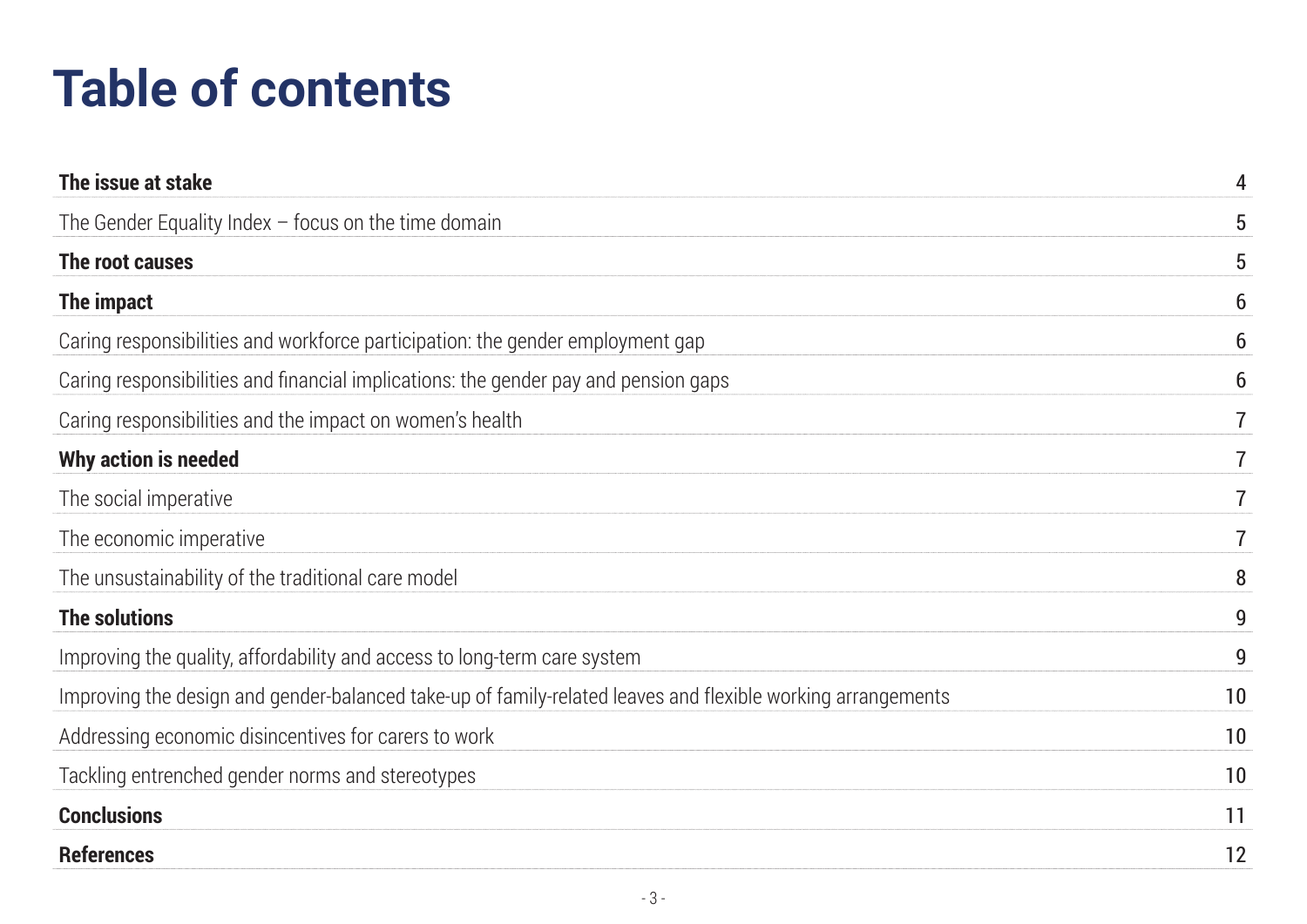## **The issue at stake**

Across the EU, it is estimated that 80% of all long-term care is provided by informal carers – i.e. family members, friends and neighbours who provide usually unpaid care outside of a professional context. The vast majority of these carers are women who continue to provide the bulk of caregiving as spouses, middle-aged daughters or daughters-in-law, aged 45 to 75.

#### **According to a recent report by Eurofound, at least 44 million people (12% of the adult population) provide informal care on a regular basis. This compares to the 6.3 million people who work in the long-term care sector and demonstrates the central role played by informal carers in the provision of care.**

**On average in the EU, 59 % of all informal carers (age 18 or over) are women, ranging from 52 % (RO) to 65-66 % (CZ, LT, PL). In the 18-74 age group, 18 % of women provide informal care compared with 12 % of men. The difference between men and women is greatest in the 45- 64 age group, where in most Member States 10-30 % of men and 20-40 % of women provide informal care. The gender difference in this age group is largest in Belgium and Spain (14 p.p., respectively). Most informal carers are middle-aged. 48 % of informal carers are aged 45-64, 33 % are 44 or under, and 22 % are 65 or over1 .**

**Not only do women outnumber men in most age groups, care is also provided in gendered ways.** More women than men provide more demanding and intensive forms of daily caring, such as bathing and dressing, care with incontinence and walking, and with relatively complex tasks including dressing changes, assistance with medical equipment and the administration of multiple prescription medication. Men's contribution, on the other hand, is much more likely to be concentrated in care management or household maintenance, shopping or transportation2 .

**EIGE's Gender Equality Index shows that the unequal distribution of care and domestic responsibilities between women and men remains among the most problematic areas in the EU in terms of gender equality.** 

### **The Gender Equality Index – focus on the time domain**

The Gender Equality Index is a composite indicator that measures the complex concept of gender equality and, based on the EU policy framework, assists in monitoring progress of gender equality across the EU over time.

The six core domains (work, money, knowledge, time, power and health) of the Gender Equality Index assign scores for Member States between 1 for total inequality and 100 for full equality.

The domain of time measures gender inequalities in allocation of time spent doing care and domestic work and social activities. The first sub-domain, concerned with care activities, measures gender gaps in involvement of women and men in caring for and educating their children or grandchildren, older and disabled people, as well as their involvement in cooking and housework. The second sub-domain explores how many women and men engage in social activities.

In the EU, in 2018, the scores in the domain of time reveal **persistent and growing gender inequalities in women's and men's time use in Europe**. With a score of 65.7, the domain of time has the third lowest score in the Gender Equality Index.

Following a small and seemingly temporary improvement in the gender distribution of care activities between 2010 and 2012, the score had decreased by 2.6 points to reach 70.0 in 2015 and has stagnated since then.

|                              | <b>2010</b> | 2012 | 2015 | 2017       | 2018 |
|------------------------------|-------------|------|------|------------|------|
| <b>Gender Equality Index</b> | 63.8        | 65.0 | 66.2 | 67.4       | 67.9 |
| <b>Time Domain</b>           | 66.3        | 68.9 | 65.7 | 65.7       | 65.7 |
| <b>Care activities</b>       | 67.3        | 72.6 | 70.0 | 70.0       | 70.0 |
| <b>Social activities</b>     | 654         | 65.4 | 616  | $h \bar h$ | 61.6 |

Source: Gender Equality Index 2020 - Key findings for the EU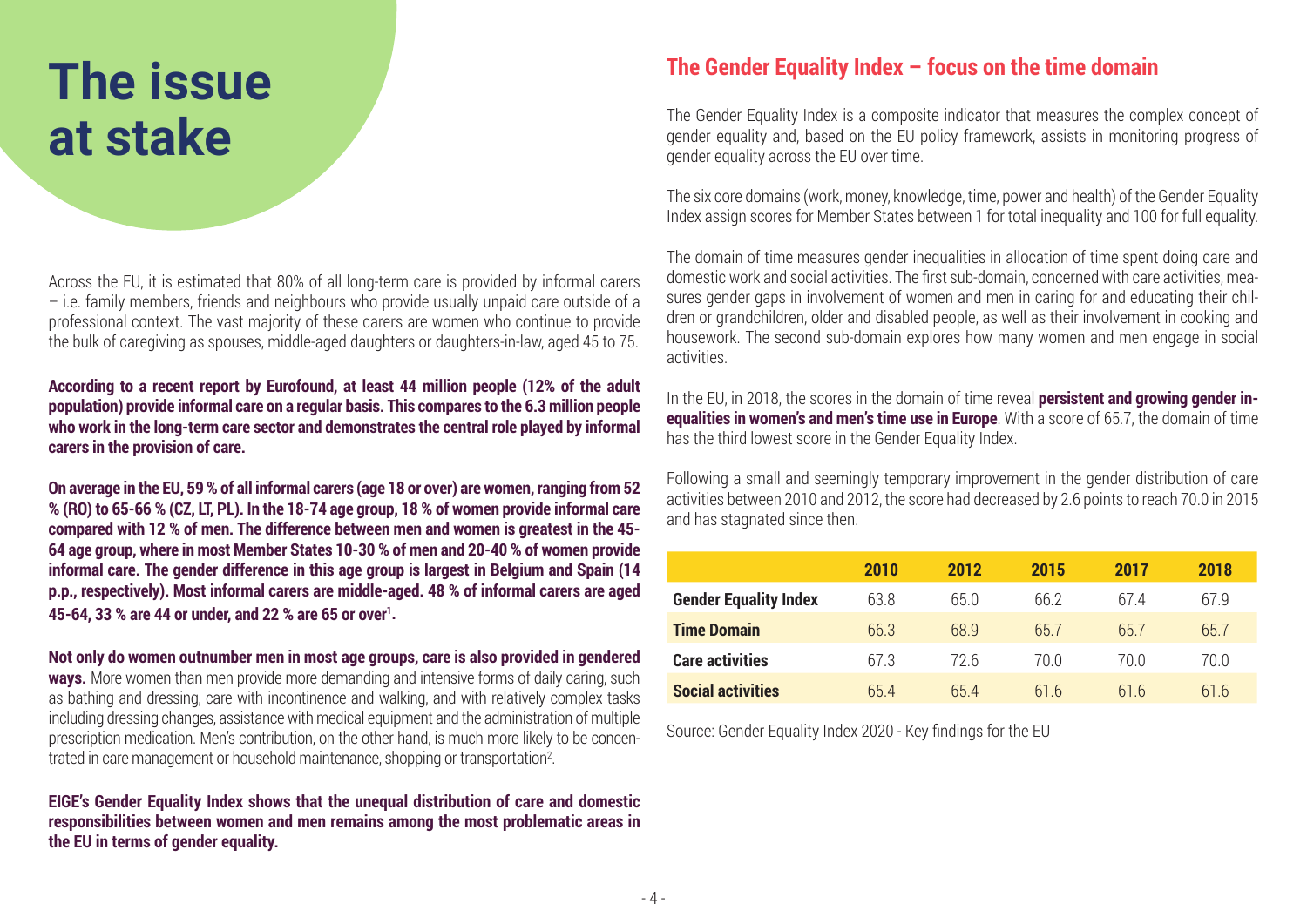#### *Percentage of women and men caring for older people and/or people with disabilities at least several times a week (18+), 2016*



Women Men

**Note**: \* Germany is noted to be the only Member State where slightly more men than women care.

Question asked: In general, how often are you involved in any of the following activities outside of paid work?

(D) Caring for disabled or infirm family members, neighbours or friends under 75 years old; (E) Caring for disabled or infirm family members, neighbours or friends aged 75 or over. Answers 'every day' and 'several days a week' were used.

Member States are grouped on size of the gender gap: 'Considerably more' — gender gap is higher than 5 p.p.; 'somewhat more' — gender gap varies from 1 to 5 p.p.; 'no gap' refers to a gender gap from  $-1$  to 1 p.p.; within the group, Member States are sorted in descending order.

*Source: EIGE calculation, Eurofound, EQLS*

## **The root causes**

When investigating the causes of the gender dimension of informal care (in order to identify the possible solutions), it is important to adopt a life course perspective and consider care as a continuum over the lifecycle.

### **The traditional "male breadwinner/female carer" model**

The traditional care model is based on the male breadwinner/female family carer archetype in which men are engaged in productive work and are the sole/main earner in the household while women are confined to domestic and generally undervalued tasks, especially caregiving activities (reproductive work<sup>3</sup>). This model and the deeply-engrained social, cultural and historical constructs according to which it belongs to families - and women in particular – to assume most of the caregiving tasks remain prevalent in many countries today and explain - at least in part - why unpaid care work continues to be primarily seen as a female responsibility4 .

### **Public policies reinforcing the traditional care model**

A complex institutional framework around our labour market and social protection system has been contributing to the longevity of this traditional care model for more than three decades. Modern welfare states have shaped the needs and rights related to caregiving activities accordingly, perpetuating therefore a form of **gendered citizenship5 . For instance, tax benefit systems or the lack of investment in quality care services (childcare and longterm care) have disproportionally affected women** in their right to self-determination and their access to a productive social and professional life.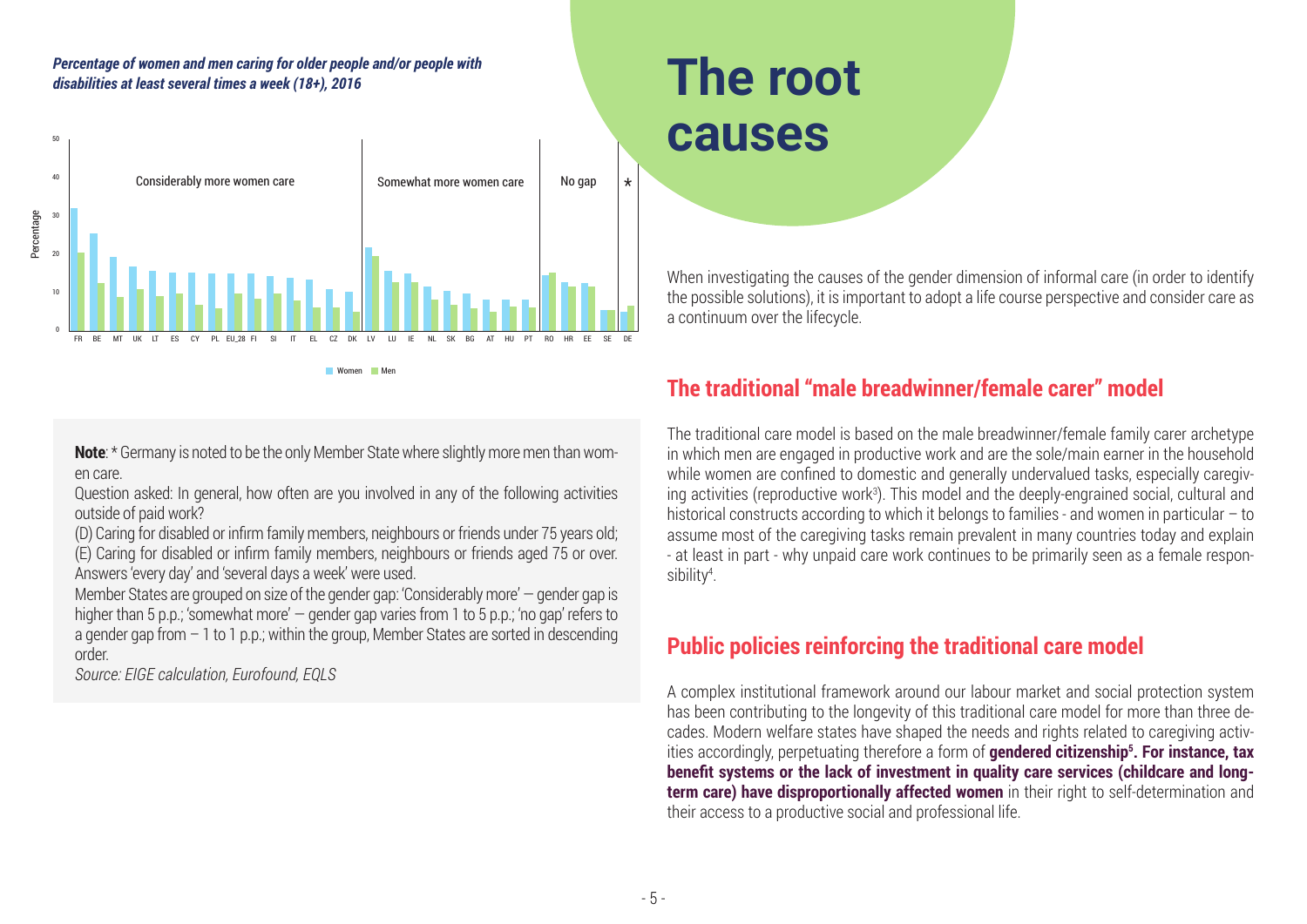## **The impact**

### **Caring responsibilities and workforce participation: the gender employment gap**

The unequal distribution of caring responsibilities between women and men over the lifecycle explains some structural features of the female employment, such as its concentration in some sectors ("glass walls"), the gender employment gap<sup>6</sup>, the gender pay gap (whichamounted to 14,1% on average for the EU in 2019), higher temporality and extent of part-time jobs among women<sup>7</sup>.

**Informal care has a clear negative impact on women's employment opportunities and working hours - with more negative effects in southern European countries than in Nordic**  ones, with central European countries in the middle<sup>s</sup>. These negative effects also seem to **be associated to the provision of high-intensity care (20 hours per week or more) and are more prevalent when carers cohabit with the person for whom they are caring9 .**

Because of caregiving responsibilities, women unwillingly reduce their working hours or drop out of employment.

#### **In 2018, almost one third of women in the EU worked part-time, compared with only 8% of men (Eurostat 2019). This is partly due to women taking more responsibility for household duties than men. On average, working women in Europe spend 26 hours a week on unpaid caregiving, compared with nine hours for the average working man.**

Caring responsibilities and financial implications: the gender pay and pension gaps In light of the above-mentioned data, it is clear that the unequal distribution of informal caregiving responsibilities between women and men over the lifecycle is one of the drivers of the gender pay and pension gaps. A cross-country analysis indicates that in countries where women spend a large amount of time on unpaid care and where there is a large gender gap in the amount of time spent caring, the gender gap in hourly wages is also higher . Down the line,

reduced wages, the higher prevalence of part-time work and career gaps related to women's caring responsibilities also substantially contribute to the gender pension gap.

### **Caring responsibilities and financial implications: the gender pay and pension gaps**

In light of the above-mentioned data, it is clear that the unequal distribution of informal caregiving responsibilities between women and men over the lifecycle is one of the drivers of the gender pay and pension gaps. A cross-country analysis indicates that in countries where women spend a large amount of time on unpaid care and where there is a large gender gap in the amount of time spent caring, the gender gap in hourly wages is also higher<sup>10</sup>. Down the line, reduced wages, the higher prevalence of part-time work and career gaps related to women's caring responsibilities also substantially contribute to the gender pension gap.

#### *Higher inequalities in unpaid care work, higher inequalities in wages*



**Note**: this chart presents the positive relationship between theestimated gender hourly paid gap and the female-to-male ratioof time devoted to unpaid care activities, controlling per GDP per capita, fertility rate, maternity leave and gender inequality in labour force participation, unemployment and education.

Low inequality: female-to-male ration  $\leq 2$ ; 2 < moderate  $\leq 5$ ; and high  $\geq 5$ . *Source: World Econmmic Forum, World Bank 2014, World Development Indicators and OECD (2014), Gender, Institutions and Development Database.*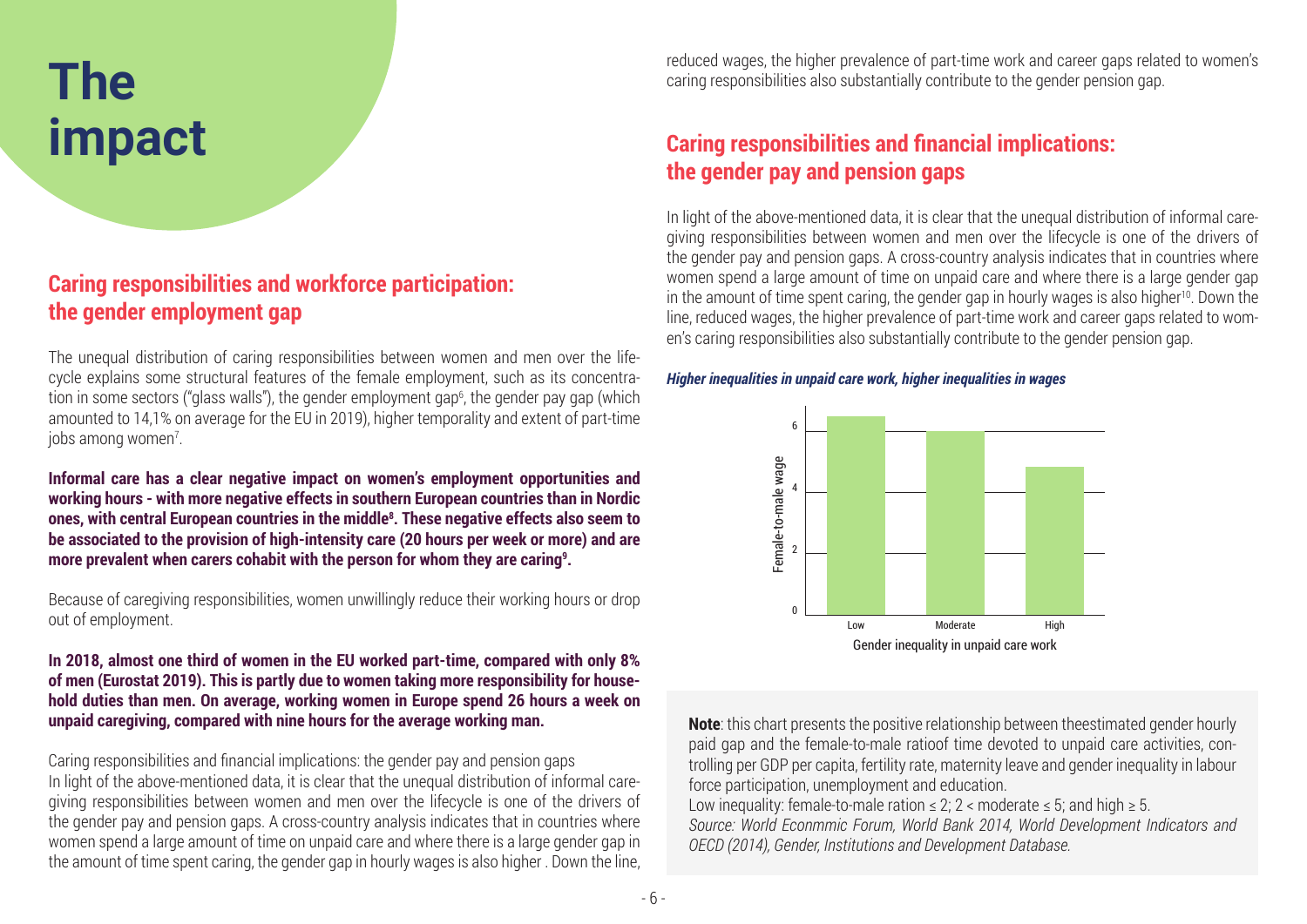As to the explanations of the gender pay gap in the specific case of people caring for a dependent person (elderly or disabled), one can apply the same considerations than for childcare responsibilities<sup>11</sup>, namely:

- $\rightarrow$  Due to the unequal share of caring responsibilities, women have more career interruptions or work shorter hours than men. This undermines their human capital (as their knowledge might become obsolete), has a negative impact on their career development and promotion prospects. It also entails less financially-rewarding careers and reduced economic independence.
- $\rightarrow$  Women's struggle to reconcile caregiving responsibilities with paid employment can lead to "occupational downgrading", i.e. situations where women will opt for jobs that are below their actual skills and accept poorer conditions.
- $\rightarrow$  Caring duties especially when heavy or intensive are frequently associated with stress, anxiety and fatigue, which may in turn cause a loss of motivation and a decrease in performance at work. Such a decrease may affect women's career, prospects of advancement and salary.
- $\rightarrow$  Employers may also discriminate against women when they are identified as potential or actual carers, through associative discrimination. A vicious circle is thus put in motion: the reduction of women's participation on the labour market as a result of their caregiving acts as a disincentive for employers to invest in their female workforce. It is interesting to note that, when embedded at system level, these discriminations may become internalised by women who then tend to limit their ambitions in anticipation of a negative answer (regarding possible advancements or salary increases).

Consequently, long-term care responsibilities tend to aggravate the gender pay and pension<sup>12</sup> gaps – that already exist because of childcare responsibilities. Overall, because of the unequal distribution of domestic and care work between women and men at household level, women experience income drops, loss of economic autonomy, increase dependency on men and/or the state (social benefits) and a greater risk of poverty than men (including in-work poverty related to involuntary part-time).

### **Caring responsibilities and the impact on women's health**

International research has also provided evidence that, due to the gendered patterns of caring duties highlighted above, caregiving affects the health of women more markedly than for men. This situation seems to be linked to women's greater propensity to care for longer hours, be involved in more intensive and demanding activities and reduce their non-caregiving activities at the same time, such as employment and respite participation<sup>13</sup>.

## **Why action is needed**

### **The social imperative**

Human rights and gender equality considerations<sup>14</sup> call for the provision of genuine equal choices for women and men throughout the different stages of their lives, so that they can use their time as they see appropriate and can equally develop their potential<sup>15</sup>.

### **The economic imperative**

Inequalities between women and men do not only violate fundamental rights, they also impose a heavy toll on the economy: women's under-representation in the labour market is a sub-optimal allocation of the skills and competences they acquire through education<sup>16</sup> and consequently a waste of resources for the EU economy. EU statistics indeed show that the proportion of women aged 30-34 that had attained tertiary education in 2017 exceeded that of men by 10 p.p.

#### **The economic loss due to the gender employment gap amounts to 370 billion Euros per year, corresponding to 2.8% of the EU's GDP17.**

The EU has highlighted at different occasions the potential contribution of gender equality to economic growth, sustainable development and the achievement of EU policy priorities. In particular, it will be difficult to boost jobs and promote economic and social progress without ensuring that women have access to the labour market and that caregiving responsibilities between men and women are more equally distributed, particularly in the context of an ageing population.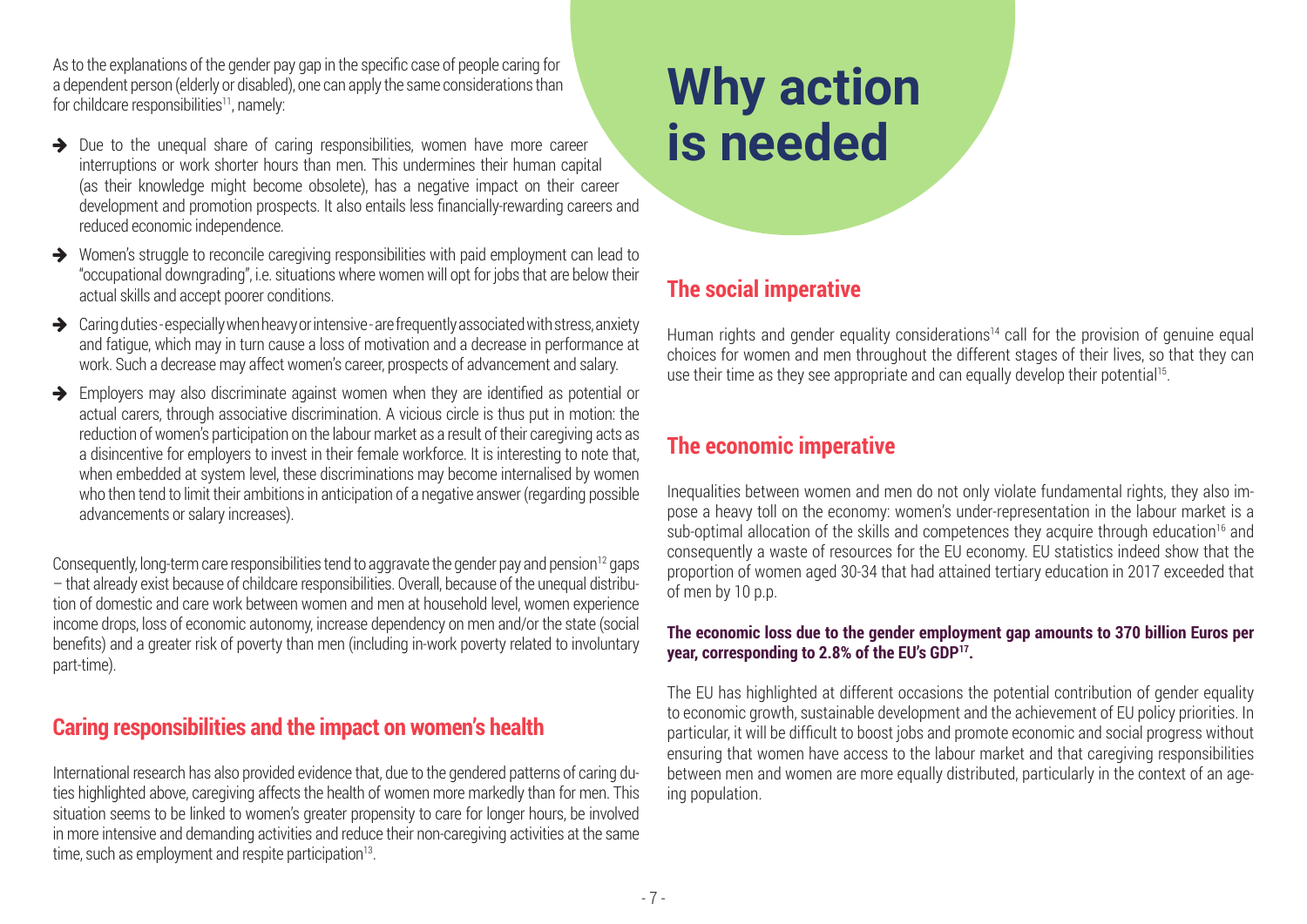#### **The unsustainability of the traditional care model**

The push towards an increase of women's entry into paid work means that the traditional care model is waning. However, the evolution of women's role in the labour market and in the provision of care has not been accompanied by the transformation of men's role at home, nor by a commensurate increase in the public provision of care. As a result, one may assume that the decreasing pool of women who are available to care for as much time as before<sup>18</sup> will exacerbate the care shortage, not least in the face of a growing demand for age-related long-term care.

Yet, the increase in women's participation in paid work over the last few years has actually not resulted in a decrease in their involvement in unpaid work. Quite the opposite as many women tend to work a "second shift" (Hochschild SA, 2012). Time is of course a limited resource and so, this phenomenon can therefore be explained by the fact that women often trade off on their personal care and leisure time in order to fulfil their domestic and care responsibilities, and this on top of their paid work. It is consequently fair to assume that women will continue to provide care but the pressure associated with the need to juggle work and care is likely to increase, thus compromising the sustainability of current care systems. It should be added that, according to a European Barometer Survey held in 2017, 44% of Europeans still believe that the most important role of women is to take care of their home and family<sup>19</sup>.

#### **Working women spend on average 22 hours per week in unpaid work, while working men spend fewer than 10 hours (Eurofound, 2015).**

#### *Paid and unpaid working time, by household composition and gender (hours per week), EU28*

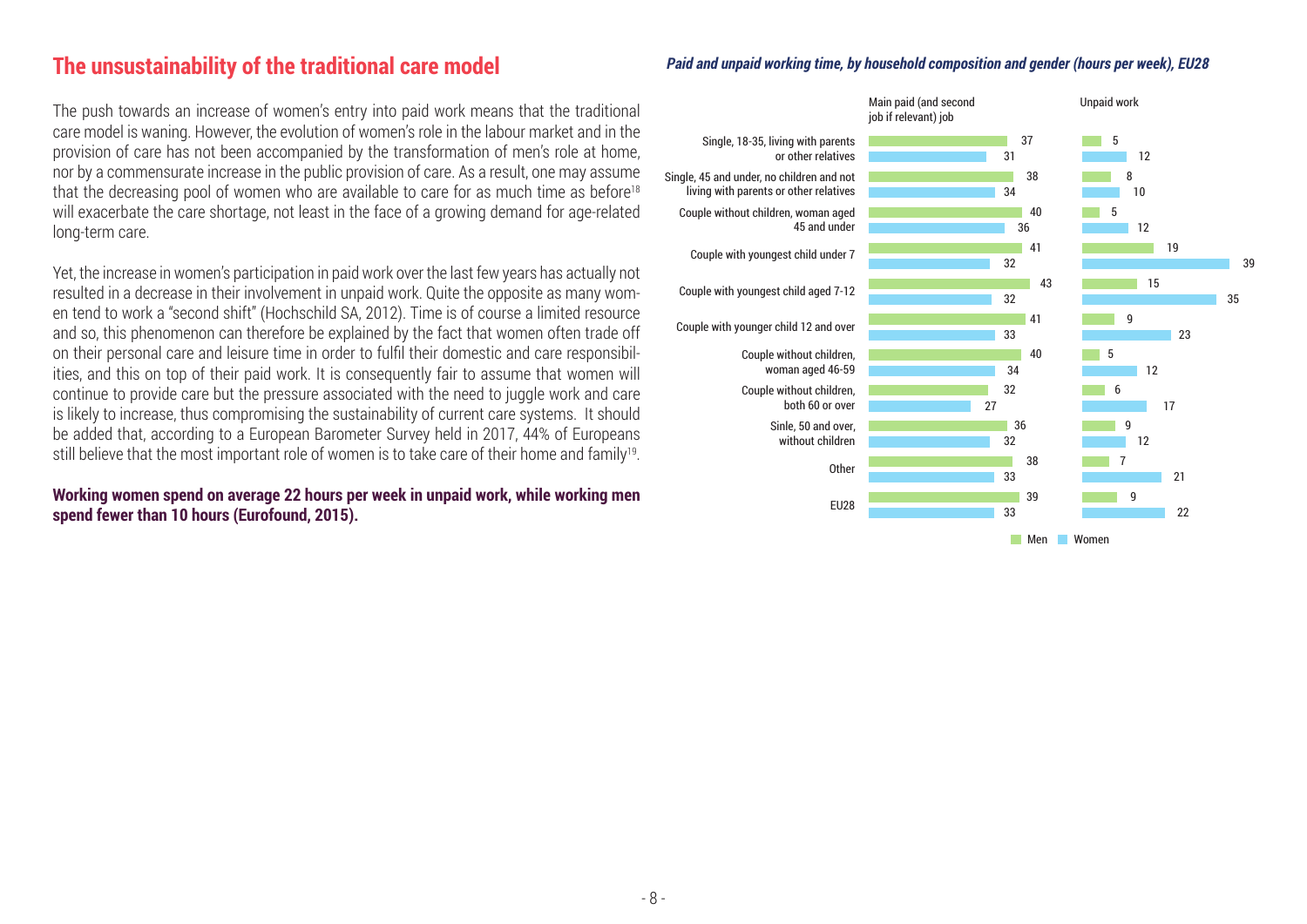## **The solutions**

Given the above considerations, a redistribution of care responsibilities between men and women, as well as between the family and the State has become more critical and urgent than ever before. At Members States' level, the main policy responses required to reduce gender inequalities in the provision of caring activities can be split in four broad groups.

### **Improving the quality, affordability and access to long-term care system**

In the last few years, efforts have been made to reduce gender inequalities by improving the accessibility and quality of care services and infrastructures. But these efforts need to be pursued and enhanced in order to achieve gender equality objectives while addressing EU's ageing challenge. It is very important to ensure that alternative solutions to informal care exist and investment in good-quality professional care services and, in particular, home care and community-based care are therefore required.

Even though there is a clear correlation between female labour force participation rates, notably at ages 55-64, and access to long-term care provision, the EU currently lacks comparable indicators and targets concerning access to good-quality and affordable long-term care. These should therefore be introduced, along the lines of the instruments in existence Barcelona targets in the field of childcare (Barcelona targets)<sup>20</sup>.

#### **In some countries more than 25% of inactive women are inactive because of caring respon**sibilities<sup>21</sup>. There are additional discrepancies for women in the 55 to 64 age bracket<sup>22</sup>.

The OECD has shown that the more a country invests public resources into caring for the elderly, the more women aged 55-64 have access to paid work. The provision of care for the elderly, like childcare, makes it possible for those with such responsibilities to find and retain a job.

#### *Elderly care and middle-aged women's opportunities for paid work*



Middle-aged women's gainful employment and public resources for elderly care as percentage of GDP in a number of EU countries 200-2007. *Source: Eurostat OECD*

Elderly care as a social infrastructure that must be included in analyses to achieve gender-equal economic independence in Europe.

In addition to its employment effects, the reinforcement of long-term care services can have a positive impact on the well-being and health of carers and of care users. It also has the potential to alleviate the physical and psychological burden of care which is becoming more predominant among carers as the EU population ages and the intensity of caregiving responsibilities grows.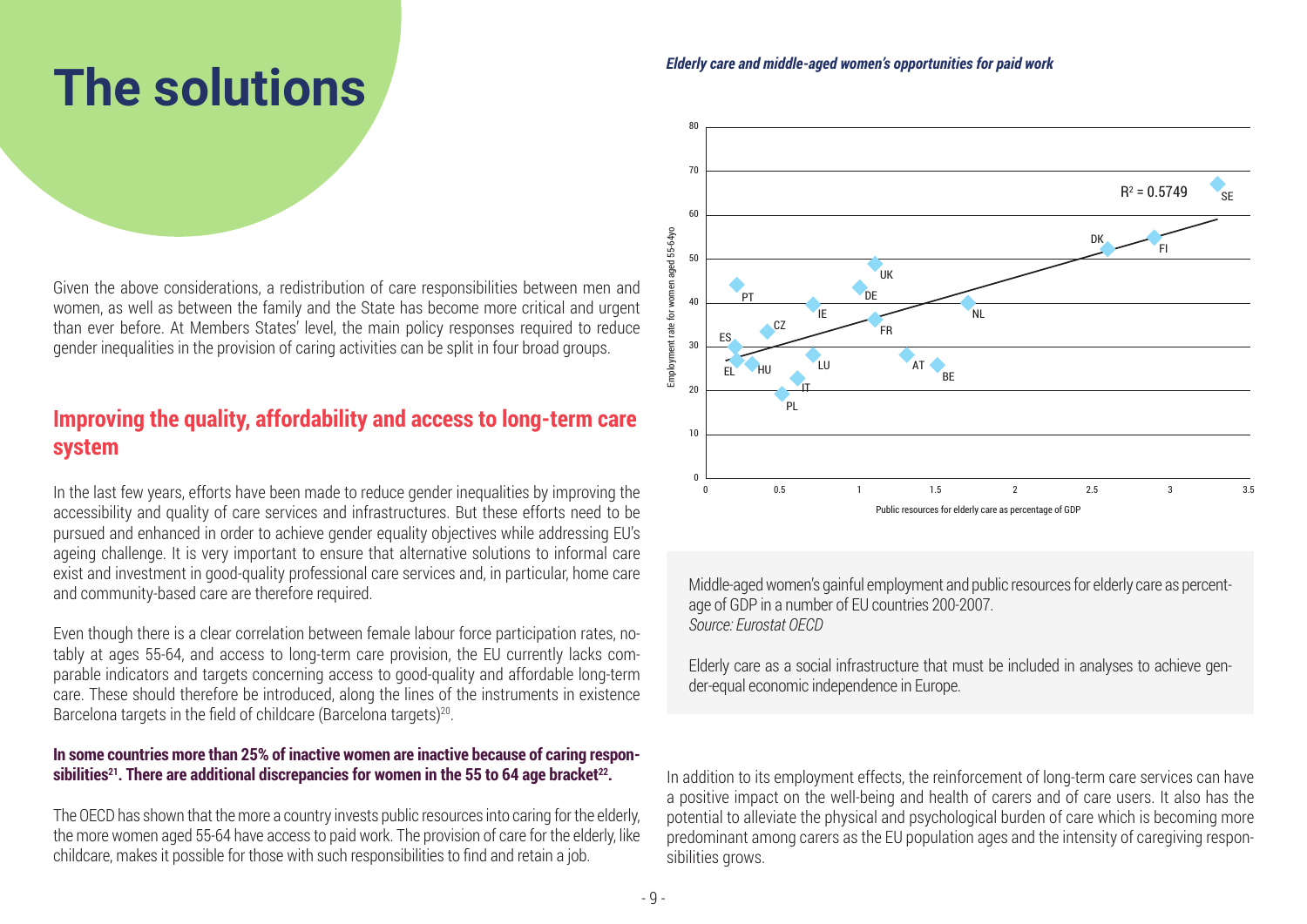### **Gender proofing the design and take-up of family leaves and flexible work arrangements**

Over the last few years, policy responses have – timidly - tried to improve the framework for prevailing care models in order to better support work-life balance and address women's underrepresentation in the labour market. Most recently, the EU Directive on Work-Life Balance for Parents and Carers (which entered into force in 2019), introduced a new leave for carers of five unpaid days per year<sup>23</sup> as well as access to flexible working arrangements. While warmly welcome, these policy developments will probably not be sufficient to challenge the traditional distribution patterns of caregiving responsibilities and the overreliance on women as primary carers. Indeed, these measures should be placed in a broader set of financial, employment and cultural measures aiming to encourage men to assume a greater share of the care work.

Women indeed tend to disproportionately make use of existing care leaves and flexible work arrangements, for two main reasons:

First of all, experience in the field of childcare shows that, when not paid at a high-enough level, the higher earner in the household (typically men) does not make use of available leaves. Indeed, when deciding on the person who will take on caregiving responsibilities with the support of a leave of absence or reduced working hours, women's involvement often appears as the best option to minimise the opportunity cost for the household (i.e. the benefit foregone due to spending time on providing informal care). Women's more erratic participation in the labour market (with more frequent part-time and temporary contracts) coupled with lower wages means that many families choose to protect men's – higher - salary. As for the systemic level, similar considerations apply: given their higher salaries, men tend to contribute more than women to the pension system, and unemployment benefits are calculated on the basis of previous earnings. As a result, policy makers may be tempted to preserve  $-$  if not reinforce - the traditional care model. This means that measures aiming to address the gender pay gap as well as the vertical and horizontal occupational segregation form part of the policy ecosystem needed to meaningfully address gender inequalities in unpaid care.

Secondly, in the absence of cultural measures aiming to foster a more active engagement of men in caregiving responsibilities, inequalities will persist at home in spite of policies allowing women to improve the nature of their participation in employment or their working time.

In light of the above, it is crucial to improve the design and take-up of family leaves and flexible working arrangements in a gender-balanced fashion. For instance, in the case of carer's leave, the remuneration of the leave and the way in which the financial benefit is paid (flatrate vs. means-testing) can have a major impact on the gender distribution of care. Generally speaking, governments should seek to address the core issue by promoting policies that reduce gender pay gaps and gender segregation in employment.

Furthermore, care credits should be introduced and made accessible to informal carers (both women and men) in order to reduce the penalties of undertaking unpaid care work. These should be give access to social protection (health, accident, unemployment insurance) and counted towards pension entitlements.

### **Addressing economic disincentives for carers to work**

The design of tax systems and family policies  $-$  and how these can support gender-equal economic independence – is an element that is often overlooked. Policies that seem gender neutral at first glance can actually reveal gender blind. For instance, a number of Member States have tax benefits systems in place that may deter the lower-earning person in a couple (referred to as 'second earners') from working – this, by making employment or increased working hours for that member of the household less advantageous financially speaking. When combined with the high costs of care services, high tax rates as well as reduced benefits for second earners in a household, this can exacerbate the financial disincentives to women's access and continued participation in the labour market. In order to ensure women's economic independence, it is therefore essential to individualise tax regimes, i.e. to treat liable family members as individuals.

### **Tackling entrenched gender norms and stereotypes**

Public policies are but one determinant in the division of paid and unpaid work between men and women. This division is deeply rooted in the values, attitudes and preferences of individuals and couples and it commonly builds upon many generations of gender role models<sup>24</sup>. The cultural values and expectations of a society have a major influence on the extent to which policy interventions focusing on gender equality will succeed<sup>25</sup>.

Consequently, it is important to "de-feminise" caregiving and shape gender norms that prevent men from assuming equal caring responsibilities<sup>26</sup>. To do so, the visibility of caregiving activities should be enhanced in data collection processes and in public debates – the economic and intrinsic value of unpaid care work should also be highlighted more actively<sup>27</sup>.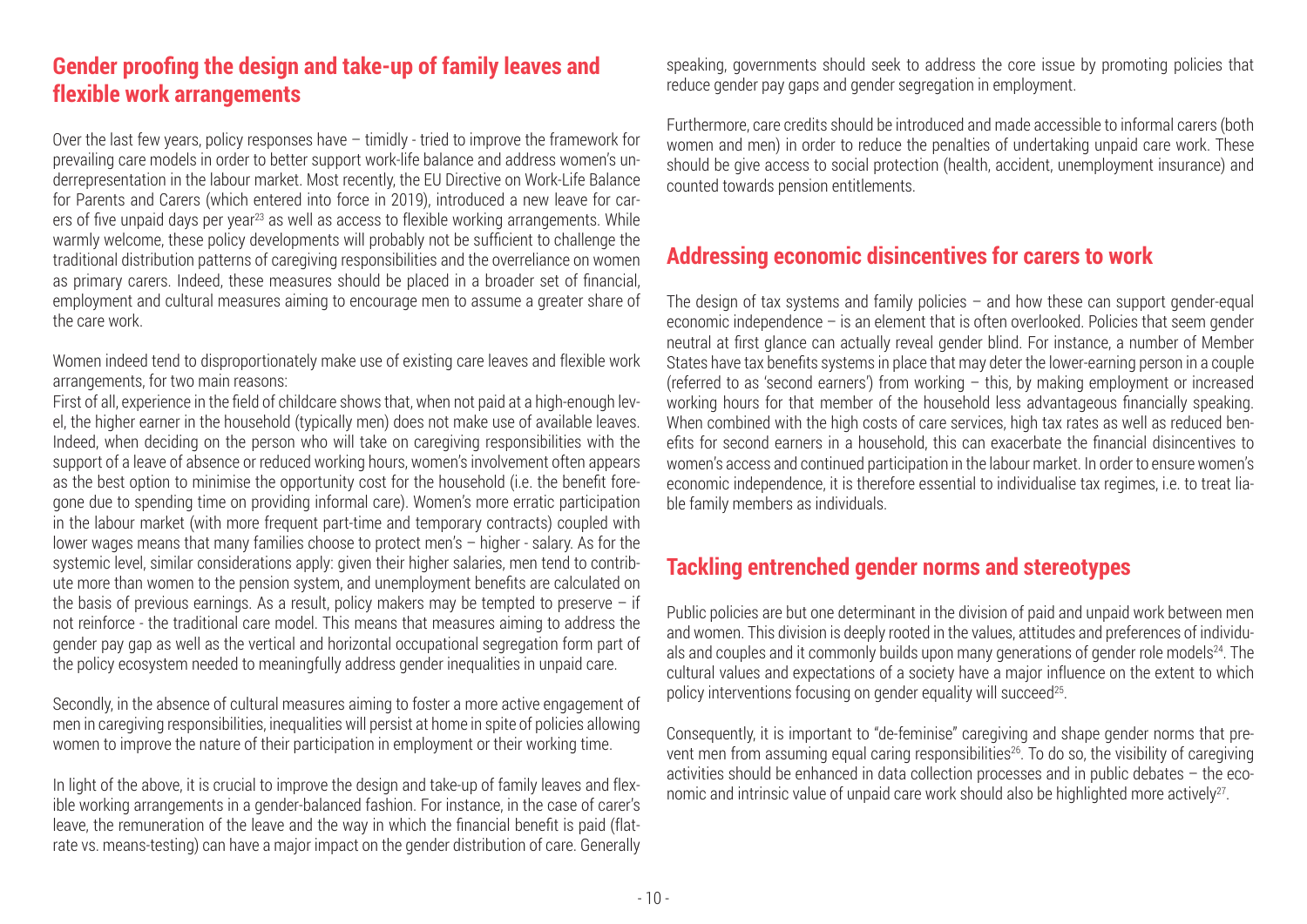## **Conclusions**

Unpaid care activities have long been left out of policy agendas. Yet, it is now evident that neglecting unpaid care work limits policy effectiveness across a range of socio-economic areas.

Care has to be considered a central activity for the well-being of our societies and it should be redistributed between men and women, as well as between the family and the State.

The 21<sup>st</sup> century European way of life should provide equal opportunities for women and men in the workplace and at home and allow for a good balance between family and professional commitments. This is necessary both for the freedom of individuals and to meet challenges such as an ageing population and labour shortages.

- 11 -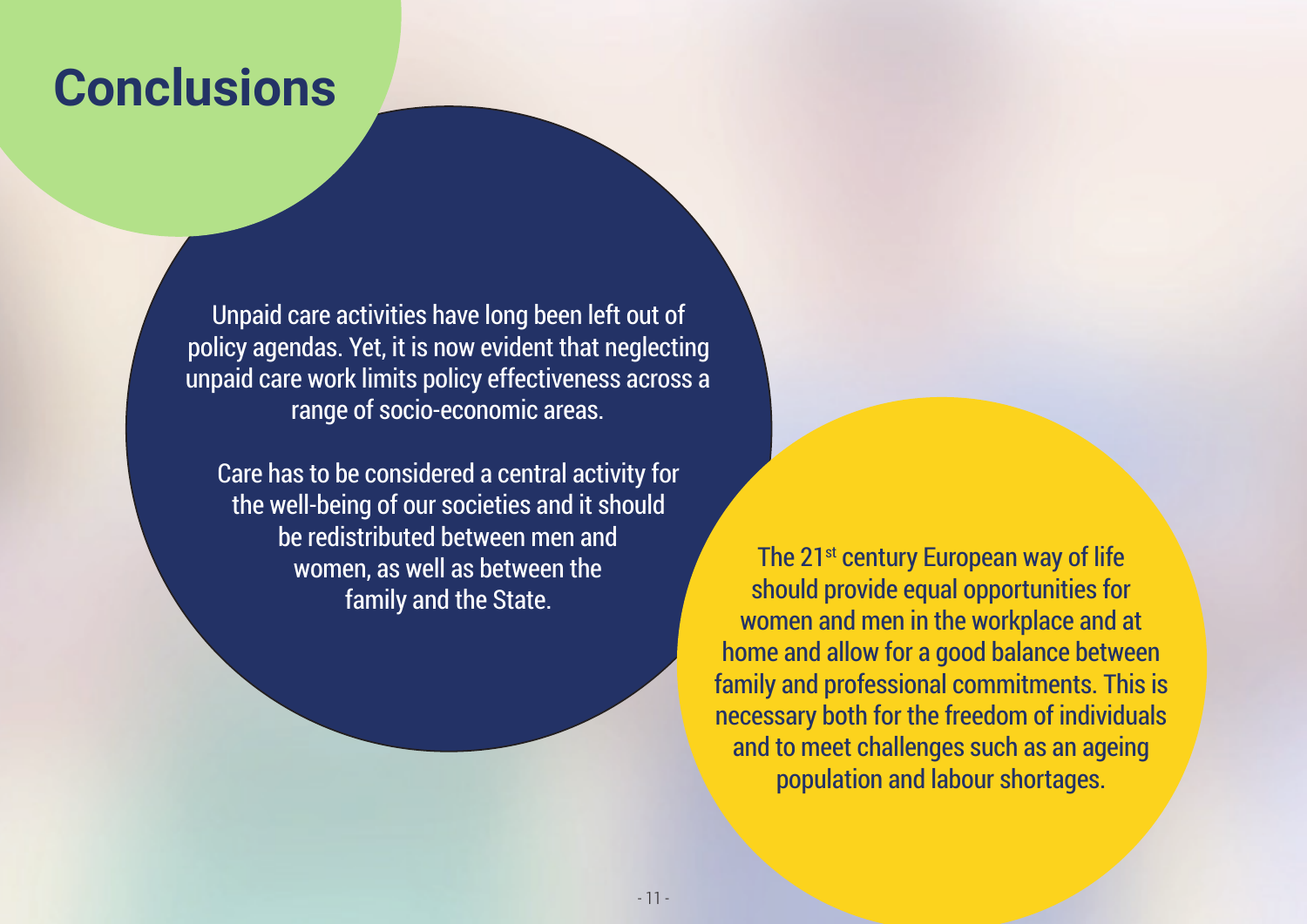## **References**

[2021 Long-term care report](https://ec.europa.eu/social/main.jsp?catId=738&langId=en&pubId=8396) - EC/SPC (2021)

[Gender Equality Index 2020 - Key findings for the EU](https://eige.europa.eu/publications/gender-equality-index-2020-key-findings-eu), EIGE (2020)

[Long-term care workforce: Employment and working conditions,](https://www.eurofound.europa.eu/sites/default/files/ef_publication/field_ef_document/ef20028en.pdf) Eurofound (2020)

[Who Cares? Attracting and Retaining Care Workers for the Elderly](https://read.oecd.org/10.1787/92c0ef68-en?format=pdf), OECD (2020)

[Towards a European Pillar of Social Rights, Gender equality and work-life balance](https://ec.europa.eu/commission/sites/beta-political/files/gender-equality-work-life-balance_en.pdf), European Commission (2017)

[EU proposal for Directive on work-life balance for parents and carers](https://eur-lex.europa.eu/legal-content/EN/TXT/?uri=CELEX:52017PC0253) (2017)

[Developments in working life in Europe 2016: EurWORK annual review](https://www.eurofound.europa.eu/sites/default/files/ef_publication/field_ef_document/ef1727en.pdf), Publications Office of the European Union, Luxembourg, Eurofound (2017)

[Gender, skills and precarious work in the EU,](http://eige.europa.eu/rdc/eige-publications/gender-skills-and-precarious-work-eu-research-note) EIGE (2017)

[Economic benefits of gender equality](http://eige.europa.eu/rdc/eige-publications/economic-benefits-gender-equality-european-union-overall-economic-impacts-gender-equality), EIGE (2017)

[Gender Equality Index 2017, Measuring gender equality in the European Union 2005 -2015,](http://eige.europa.eu/rdc/eige-publications/gender-equality-index-2017-measuring-gender-equality-european-union-2005-2015-report) EIGE (2017)

[Sixth European Working Conditions Survey – Overview report](https://www.eurofound.europa.eu/publications/report/2016/working-conditions/sixth-european-working-conditions-survey-overview-report), Publications Office of the European Union, Luxembourg, Eurofound (2017)

[Poverty, gender and intersecting inequalities in the EU,](http://eige.europa.eu/rdc/eige-publications/poverty-gender-and-intersecting-inequalities-in-the-eu) EIGE (2016)

[The gender employment gap: Challenges and solutions](https://www.eurofound.europa.eu/sites/default/files/ef_publication/field_ef_document/ef1638en_1.pdf), Eurofound (2016)

[Agir contre les écarts de salaires entre hommes et femmes. Prendre en compte le cas des](https://www.ldh-france.org/wp-content/uploads/2016/05/Rapport-GPG-IRES-mai-16.pdf)  [aidantes informelles](https://www.ldh-france.org/wp-content/uploads/2016/05/Rapport-GPG-IRES-mai-16.pdf) - Ligue des droits de l'homme (2016)

[Vision for Gender Equality](http://www.infoeuropa.md/files/viziuni-pentru-egalitatea-de-gen.pdf) - Fondazione Giacomo Brodolini and Istituto per la Ricerca Sociale (IRS), European Commission (2015)

[Unpaid care work: the missing link in the analysis of gender gaps in labour outcomes](https://www.oecd.org/dev/development-gender/Unpaid_care_work.pdf), OECD Development Centre (2014)